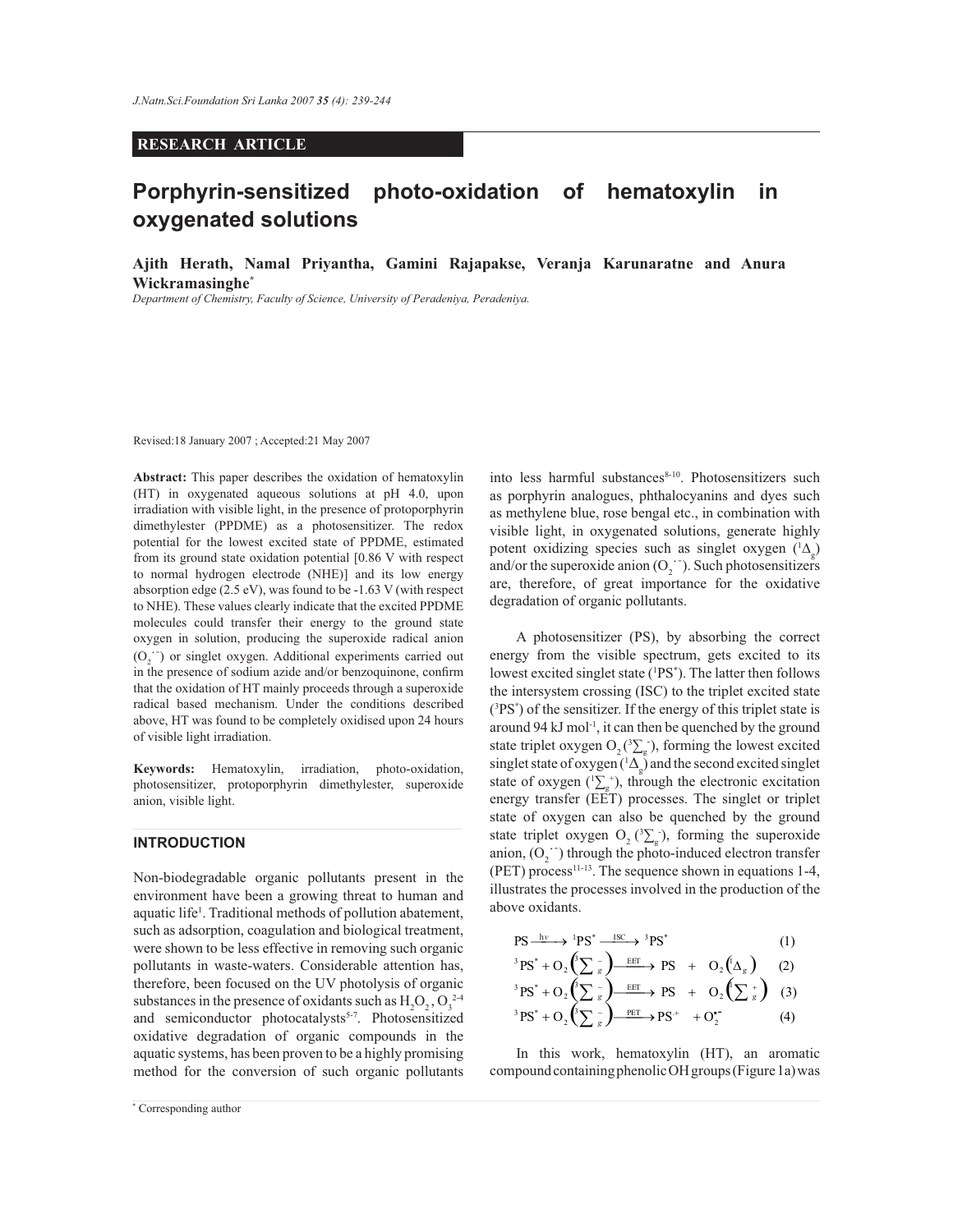selected as a model compound for an organic pollutant in the aquatic environment. Hematoxylin is electroactive in the potential range accessible in the aqueous medium and hence it could be detected by cyclic voltammetry. Furthermore, HT is coloured and therefore its disappearance can be conveniently followed spectrophotometrically. Aqueous solutions of HT were irradiated with visible light, in the presence of oxygen dissolved in the solution, and the photosensitizer, protoporphyrin dimethylester (PPDME) (Figure 1b). The reactive species responsible for the photodegradation of HT have been identified. The photodegradation of HT was investigated using cyclic voltammetry and visible absorption spectroscopy.

## **METHODS AND MATERIALS**

Protoporphyrin dimetylester (Aldrich), HT (Edward Gurr Ltd. London), sodium azide (Fluka, Switzerland) and 1,4-benzoquinone (BDH, UK) were used without further purification. All other chemicals and solvents used were commercial products of high purity. All aqueous solutions were prepared using deionized water (conductivity  $\leq 18 \mu S \text{ cm}^{-1}$ ).

 Photo-irradiation experiments were carried out using a home-made apparatus consisting of a 100 W tungsten filament lamp of radiant flux of 60 Wm<sup>-2</sup>. The radiation emitted by this source was focused to the wall of a 50 cm<sup>3</sup> Pyrex beaker containing the reaction mixture. The radiation from the lamp was filtered through a circulatory water jacket placed between the source and the reaction vessel, which avoided the warming of the solution. During irradiation, the samples were continuously bubbled with either oxygen or nitrogen as desired.

 UV-Visible spectra were recorded on a Shimadzu-1601 spectrophotometer. All cyclic voltammetric (cv) experiments were performed in a one-compartment cell comprising of a glassy carbon disk (0.385 cm<sup>2</sup>) working electrode, an Ag(s) / AgCl(s) / sat. KCl (aq) reference electrode, and a platinum (Pt) gauze counter electrode. Voltage scanning was done with a potentiostat (Oxford



**Figure 1:** The chemical structure of hematoxylin (a) and protoporphyrin dimethylester (b).

Instruments) and the signals were recorded on a BAS X-Y recorder (USA). An Orion model 420A pH/mV meter was used where pH adjustments were required.

 In cv experiments, the working electrode was polished, prior to use, with 0.05 µm alumina slurry and then cleaned with distilled water. The electrode was pre-treated by a continuous cyclic potential sweep from  $-0.2$  V to  $+0.8$  V (vs. Ag/AgCl electrode) at 50 mV s<sup>-1</sup>, in acetate buffer solution (pH4.0) until a constant background current was observed. The solutions were deoxygenated, when necessary, by purging with nitrogen gas for 30 min prior to electrochemical measurements, and a blanket of nitrogen was maintained above the solution during measurements. Cyclic voltammograms were recorded for 0.1 mM HT, 0.1 mM catechol on bare glassy carbon and PPDME-coated glassy carbon electrodes, in pH 4.0 acetate buffer. Photo-oxidation studies of 1 mM HT were carried out under steady-state irradiation, and samples were analyzed at regular time intervals by spectrophotometry and cyclic voltammetry for oxygen saturated, air-saturated and nitrogen saturated solutions, in the presence and absence of the photosensitizer. The experiments were repeated with and without 0.01 M sodium azide and also with and without 0.1 mM benzoquinone.

## **RESULTS AND DISCUSSION**

## **Electrochemical behaviour of HT and PPDME at pH 4.0**

The voltammetric response of HT in acetate buffer at pH 4.0 on polished glassy carbon electrode shows two redox couples in the potential window of  $-0.1$  V to  $+0.7$  V at a



Figure 2: Cyclic voltammograms obtained on a glassy carbon electrode in 0.1 M acetate buffer (pH 4.0) containing (a) 0.1 mM HT (solid line), (b) 0.2 mM catechol (dashed line), at a scan rate of 50 mV  $s^{-1}$ .

*December 2007 Journal of the National Science Foundation of Sri Lanka 35 (4)*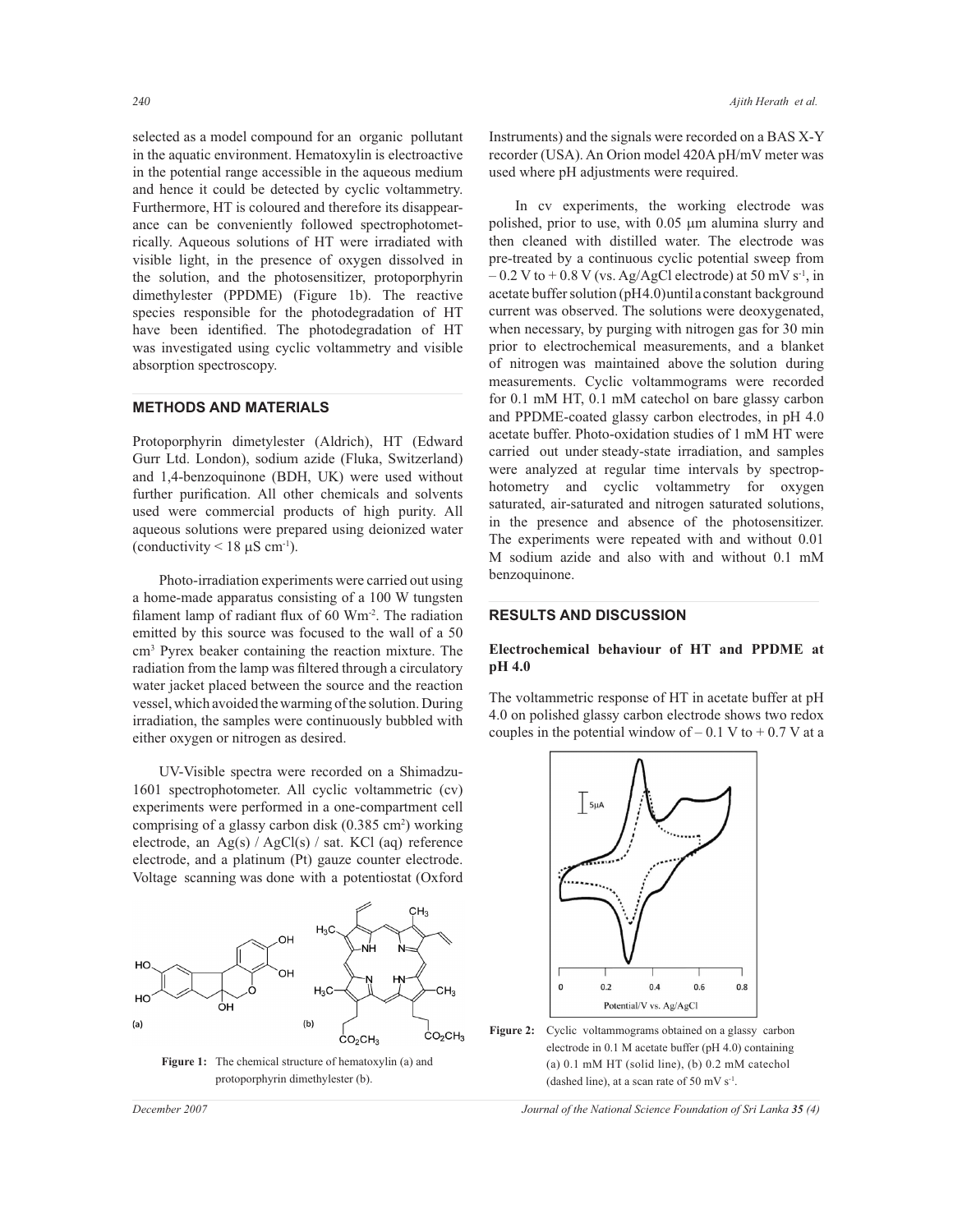scan rate of 50 mV s<sup>-1</sup> (Figure 2a). One of them is a well defined redox couple, centred at the peak potentials of 0.33 V and 0.29 V. These peak potentials are comparable with those of 0.34 V and 0.30 V, obtained for catechol under identical conditions (Figure 2b). Therefore, they could be attributed to the electrochemical oxidation/ reduction of ortho-phenolic groups far removed from the heterocyclic ring of HT. The second peak was a weak couple giving peak potentials at 0.5 V and 0.45 V. This may correspond to the redox behaviour of the ortho-phenolic groups that are in close proximity to the heterocyclic ring.

 Figure 3 shows the dependence of peak currents in CVs, obtained at different concentrations of HT. The oxidation current densities increased linearly with the HT concentration. CVs were recorded five times at a given concentration in order to confirm the reproducibility of the voltammetric responses. The plot of peak current density against concentration is a straight line, and hence it can be used as a calibration plot for the quantitative analysis of HT in the irradiated samples. Each point in the plot is an average of such five individual current density measurements. The electrochemical response of PPDME-coated glassy carbon electrode in acetate buffer ( $pH = 4.0$ ) consisted of an irreversible anodic peak current at 0.67 V vs Ag/AgCl reference electrode.



**Figure 3:** Cyclic voltammograms of HT, when its concentration is varied from 0.005 mM to 0.750 mM in the acetate buffer (pH 4.0) on a glassy carbon electrode at a scan rate of 50 mV s-1. The inset shows the plot of current density vs. concentration of HT.

**Photo-oxidation of HT**

In oxygenated solutions, complete disappearance of the initial magenta colour of HT within a two-hour period of irradiation in the presence of PPDME was observed. Thereafter the development of a yellow colour was visualized. Consequently, the absorbance at 560 nm was decreased and an absorption peak at 380 nm was progressively increased (Figure 4.1). Within two hours of irradiation, the magenta colour of HT (1) changes into the yellow colour of quinone (II) which corresponds



Figure 4.1: Absorption spectra of HT (1.0 mM) as a function of visible light irradiation over 15 hours.



**Figure 4.2:** Cyclic voltammograms of HT in acetate buffer (pH 4.0) before the irradiation (solid line) and after two hours of irradiation (dashed line), at a scan rate of 50 mV  $s^{-1}$ . The inset shows the corresponding absorption spectra as a function of time.

*Journal of the National Science Foundation of Sri Lanka 35 (4) December 2007*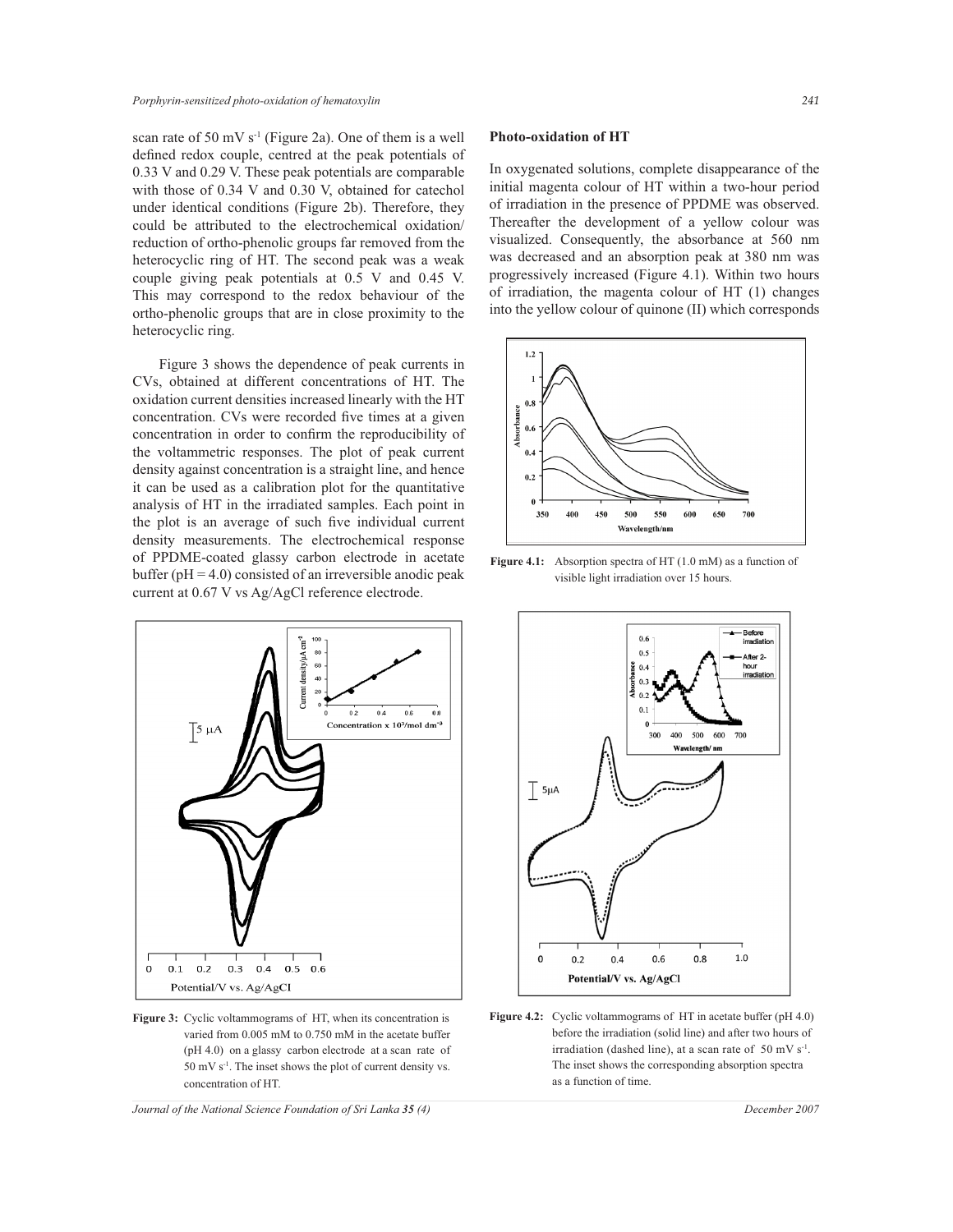

Figure 4.3: Cyclic voltammograms recorded during a 25 hour period of photo-oxidation of HT (0.6 mM) in 0.1 M acetate buffer (pH 4.0), at a scan rate of 50 mV  $s^{-1}$ .

to the oxidation of HT as seen by the disappearance of visible absorption at 560 nm and the appearance of a new absorption at 380 nm. The CV studies (Figure 4.2) indicate that, during this period, 17% of the quinone (II) had undergone further oxidation.

 Upon further irradiation, the peak currents of the CVs decreased nearly to the background level (Figure 4.3), and the yellow colour of the solution was also discharged. In air saturated solutions, the same results were observed with a lower photo-oxidation rate. In the absence of light or nitrogen saturated illuminated solutions, photobleaching was not observed. It was also found that the photo-oxidation of HT, in the absence of PPDME, could take place but at a very slow rate upon prolonged irradiation (Figure 5).

 To ascertain the possible involvement of reactive oxygen species in the oxidation process of HT, a well known singlet oxygen quencher, sodium azide, and a superoxide anion quencher, 1,4-benzoquinone (BQ), were employed. Figure 6 presents the change in absorbance of HT in pH 4.0 buffer, at 560 nm upon visible light irradiation, when 0.2 mM 1,4-benzoquinone (BQ) or 0.1 M sodium azide is present. In the presence of BQ, complete retardation of the bleaching of the initial colour of HT was observed. A considerable change in colour was noticed for the azide ion containing solution while total photobleaching was observed when a quencher



**Figure 5:** Change in absorbance, measured at 560 nm, for the disappearance of magenta colour of HT, upon irradiation under different conditions.



was absent in the oxygenated solutions. Benzoquinone is a well known superoxide radical quencher, by which a rapid single electron transfer takes place with  $O_2^{\text{-}16}$ generating ground state oxygen, and benzoquinone radical anion (Reaction 5).

 In the presence of azide ions as the singlet oxygen quencher<sup>17</sup>, photobleaching of HT takes place. However, when BQ is present, the rate of photobleaching is significantly decreased. These observations suggest that the reactive oxygen species responsible for photobleaching of HT is superoxide and not singlet oxygen. The benzoquinone radical formation would inhibit the participation of  $O_2^-$  in the photo-oxidation of HT.

 From a thermodynamic point of view, an electron transfer from the ground state of PPDME to  $O_2(^3\Sigma_s^-)$  is not energetically favoured due to the high redox potential of the PPDME/PPDME<sup>+</sup> couple, as compared to the potential of -0.16 V for the one electron reduction of ground state oxygen. However the oxidation potential recorded by CV for PPDME is +0.86 V, and the estimated oxidation potential for the excited couple  $(PPDME^* / PPDME^+)$  is -1.6 V (vs. NHE). These data clearly show the possibility of an electron transfer from the excited PPDME molecule to the ground state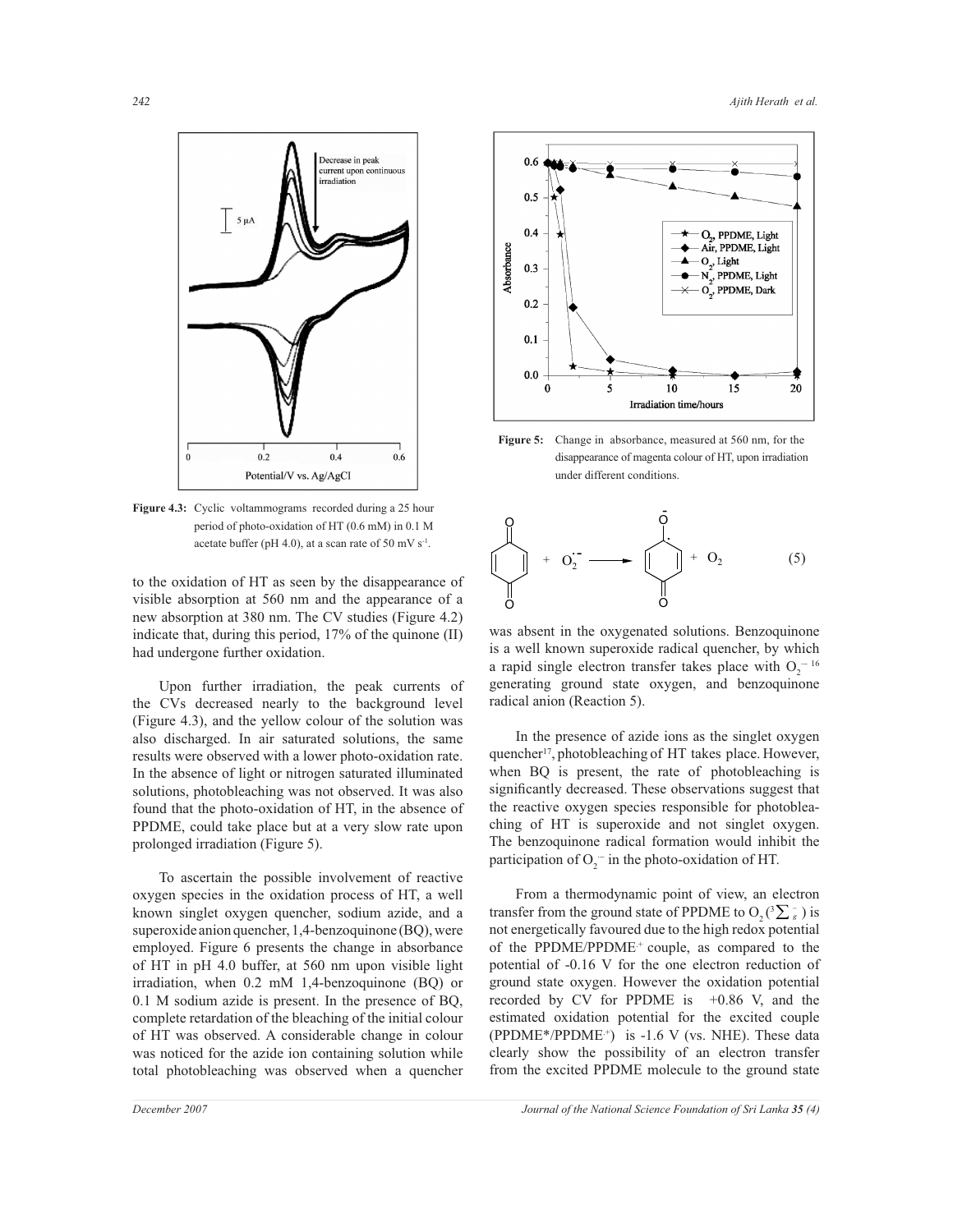

**Figure 6:** Spectral profiles showing the scavenging effect of BQ and  $\text{NaN}_3$  on photobleaching of air-saturated solution of HT under 2 hour irradiation.



**Figure 7:** Energy-level diagram showing the formation of superoxide anion through the quenching of excited PPDME by ground state oxygen.

oxygen in order to generate a superoxide radical ion (Figure 7). The excited state redox potential of PPDME was estimated by the equation:

$$
E^*_{PPDME^*/PPDME^*}/eV = E^*_{PPDME/PPDME^*}/eV - \Delta G^*_{PPDME^*/PPDME^*}/eV \quad (6)
$$

where  $\Delta G_{\text{PPDME/PPDME}}^*$  is the standard free energy difference, in eV, between the excited state and the ground state of PPDME. Since the absorption threshold of PPDME occurs at 630 nm,  $\Delta G_{\text{PPIMEPPDME}}^* = 2.5 \text{ eV}.$ 

The equilibrium constant of the reaction (7) at  $25^{\circ}$ C is reported to be  $7.7 \times 10^4$  dm<sup>3</sup> mol<sup>-1</sup> (pK<sub>a</sub> = 4.9)<sup>16</sup>. Therefore, superoxide ions in the acidic medium are almost completely converted to  $HO_2$ <sup>+</sup> (Reaction 7) which disproportionates to form  $H_2O_2$  (Reaction 8). Therefore, at pH 4.0,  $H_2O_2$  could also be an oxidant for the photo-oxidation of HT.

*Journal of the National Science Foundation of Sri Lanka 35 (4) December 2007*

$$
O_2 + H^+ \longrightarrow HO_2 \tag{7}
$$

$$
2 \text{ HO}_2 \xrightarrow{\qquad} \quad \text{O}_2 + \text{H}_2\text{O}_2 \tag{8}
$$

Since the superoxide ion is a good proton abstractor<sup>17</sup>, it can remove protons from the acidic phenolic groups of HT generating an oxidized product of HT (Reaction 9).



 The yellow colour of the solution also decreases as a result of continued irradiation in the presence of the sensitizer and oxygen. This accompanies a subsequent decrease in absorbance at 380 nm down to the base line. The peaks in the CVs also gradually decrease, indicating that the redox sites are also degraded by the superoxide radicals formed. After 24 hours of illumination, the solution becomes almost colourless indicating that the complete disappearance of HT by superoxide radicals.

### **CONCLUSION**

The degradation of hematoxylin in aqueous oxygenated solutions at pH 4.0 has been achieved by means of photosensitization using PPDME as the sensitizer. It was found that the superoxide anion is the major oxidant in the destruction process of hematoxylin. However, singlet oxygen alone has less of an effect.

### **Acknowledgement**

Authors wish to acknowledge the financial assistance from the National Science Foundation of Sri Lanka.

#### **References**

- 1. Schnoor J.L. (1991). *Fate of Pesticides and Chemicals in the Environment.* John Wiley, New York.
- 2 Bandara J., Morrison C., Kiwi J., Pulgarin C. & Peringer P. (1996). Degradation/ decolouration of concentrated